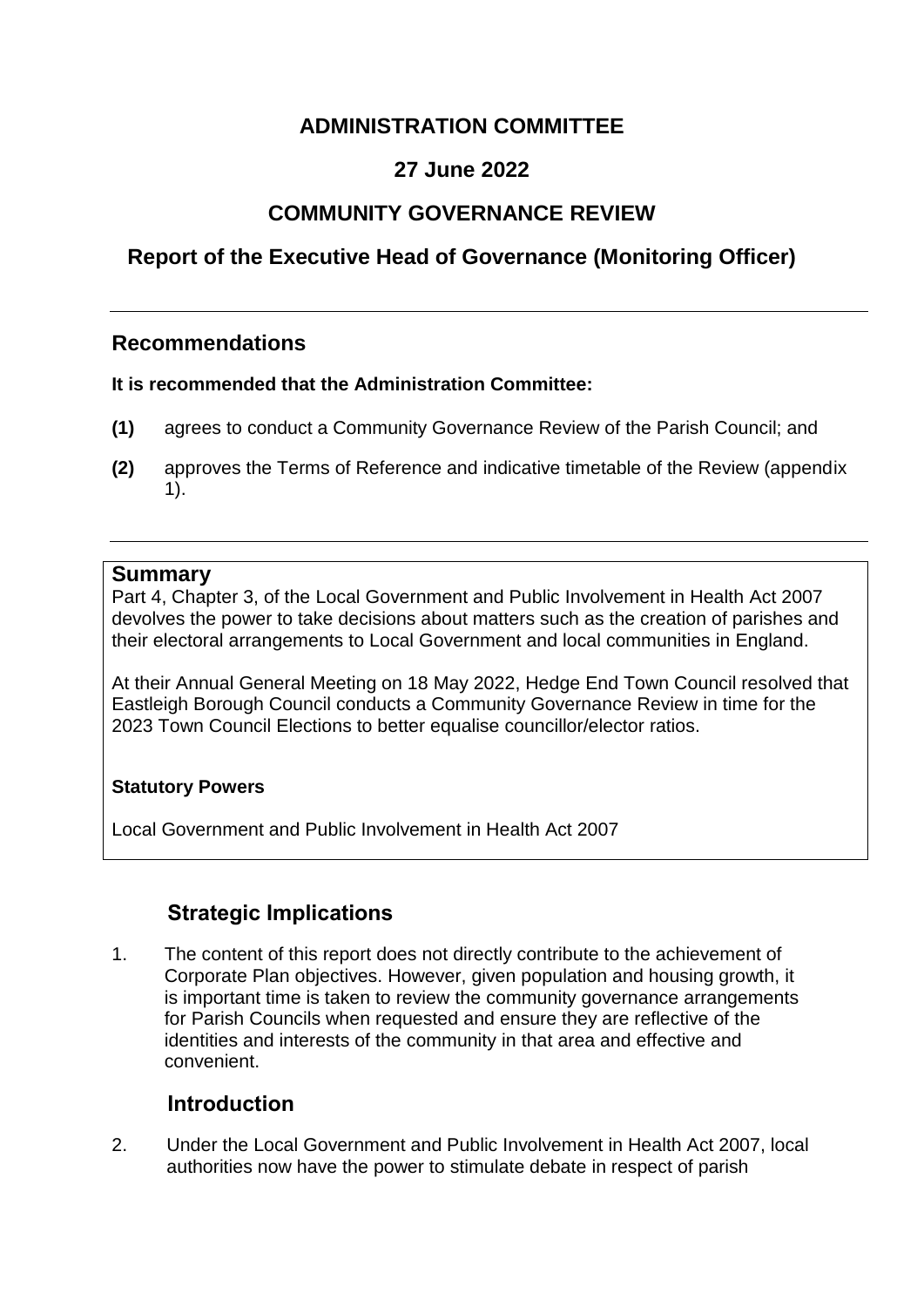boundaries. It is a review that can take place for the whole, or part of, the Borough to consider one or more of the following:

- Creating, merging, altering or abolishing parishes;
- The naming of parishes and the style of new parishes:
- The electoral arrangements for parishes (the ordinary year of election, council size, the number of councillors to be elected to the Council, and parish warding), and
- Grouping parishes under a common parish council or de-grouping parishes.
- 3. The Council is required to ensure that community governance within the area under review will be:
	- Reflective of the identities and interests of the community in that area; and
	- Are effective and convenient.
- 4. In doing so the community governance review is required to take into account:
	- The impact of community governance arrangements on community cohesion; and
	- The size, population and boundaries of a local community or parish.
- 5. As the Principal Authority, Eastleigh Borough Council is responsible for undertaking community governance reviews.
- 6. The last review of Parish Council arrangements within the Borough of Eastleigh took place in 2018.
- 7. On 18 May 2022, [Hedge End Town Council](https://www.hedgeend-tc.gov.uk/the-council/meetings/full-council/) (HETC) resolved:

To request Eastleigh Borough Council conducts a Community Governance Review in time for the 2023 Town Council Elections to better equalise councillor/elector ratios.

### **Terms of Reference**

- <span id="page-1-0"></span>8. The Executive Head of Governance (Monitoring Officer), with support from key staff, will be responsible for making draft and final recommendations. The Council will be required to approve the final recommendations prior to the Community Governance Order being made.
- 9. A full consultation process will form part of the review, to take full account of the views of local people.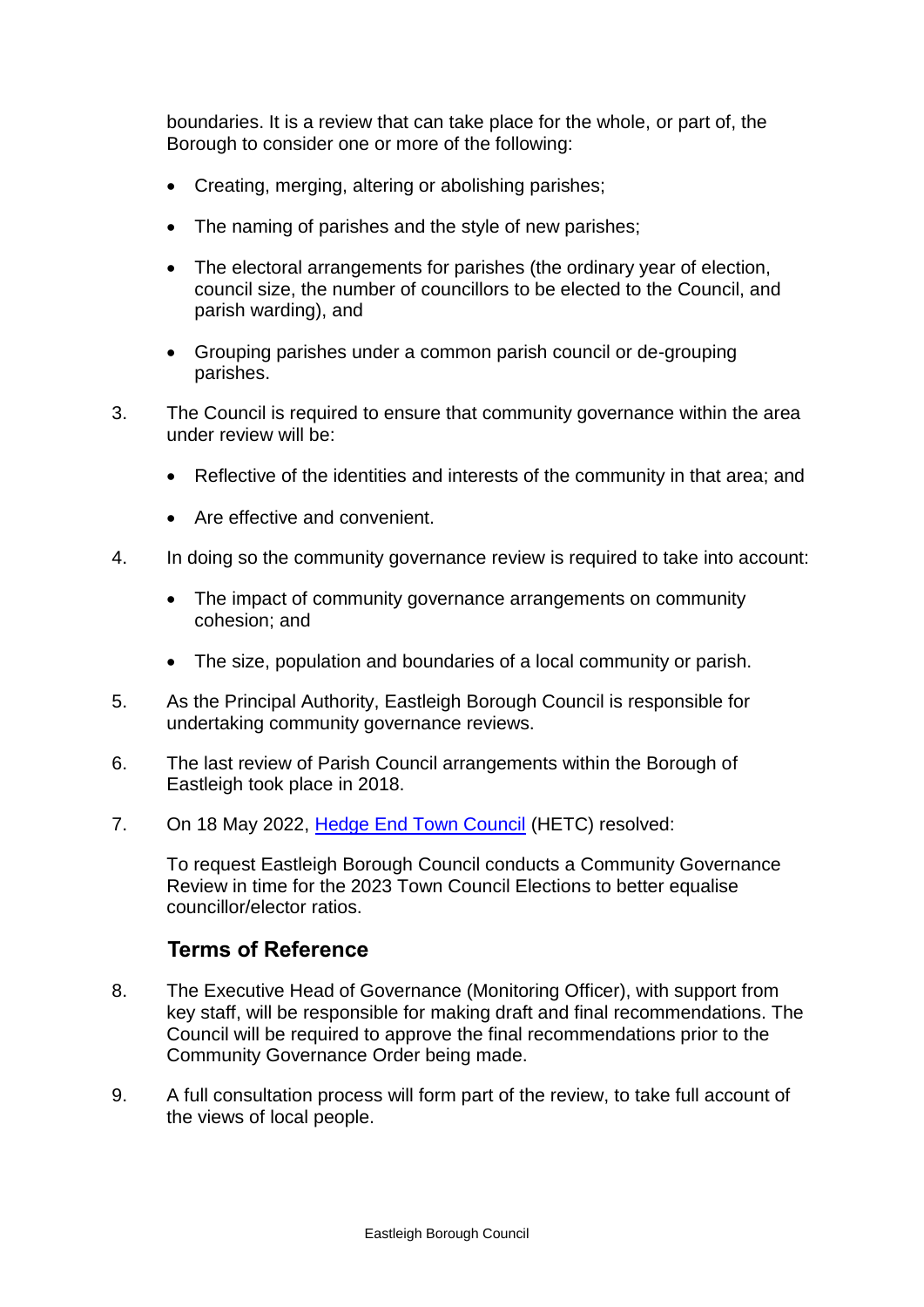- 10. This Committee is asked to agree the Terms of Reference and indicative timeline (appendix 1). The current ward boundaries for Hedge End Town Council are shown in appendix 2.
- 11. The Review will be conducted using electoral data taken from the December 2021 electoral register:

| Parish                                                | Ward             | Electorate $-1$<br>December 2021 |
|-------------------------------------------------------|------------------|----------------------------------|
| Hedge End Town<br>Council (total<br>electorate 16718) | Berrywood        | 2023                             |
|                                                       | Dodwell          | 640                              |
|                                                       | Freegrounds      | 1624                             |
|                                                       | Shamblehurst     | 1452                             |
|                                                       | <b>St Helens</b> | 2194                             |
|                                                       | St Johns         | 2455                             |
|                                                       | <b>Station</b>   | 2689                             |
|                                                       | Wellstead        | 1306                             |
|                                                       | Wildern          | 2335                             |

## **[Financial Implications](#page-1-0)**

12. There will be minimal administrative costs relating to any potential changes. The costs of staff resources in undertaking this review will be absorbed within current staffing budgets.

### **[Risk Assessment](#page-2-0)**

- <span id="page-2-0"></span>13. The Borough Council has a responsibility, under its governance arrangements, to ensure that parish councils within the Borough are, in electoral terms, structured and organised appropriately, in order that they can serve the public need as effectively as possible.
- 14. Any recommendations arising from the review will need to be agreed by Council in November 2022 ahead of the publication of the electoral register on 1 December 2022. The Council has 5 months to complete this review and consultation periods will be limited to 2-3 weeks as per the draft timetable (appendix 1) which may limit responses. Resources and progress will be closely monitored by the Executive Head of Governance (Monitoring Officer) to ensure the programme remains on track. Other priorities may have to be paused or alternative resourcing arrangements identified to ensure that this review is effectively progressed.